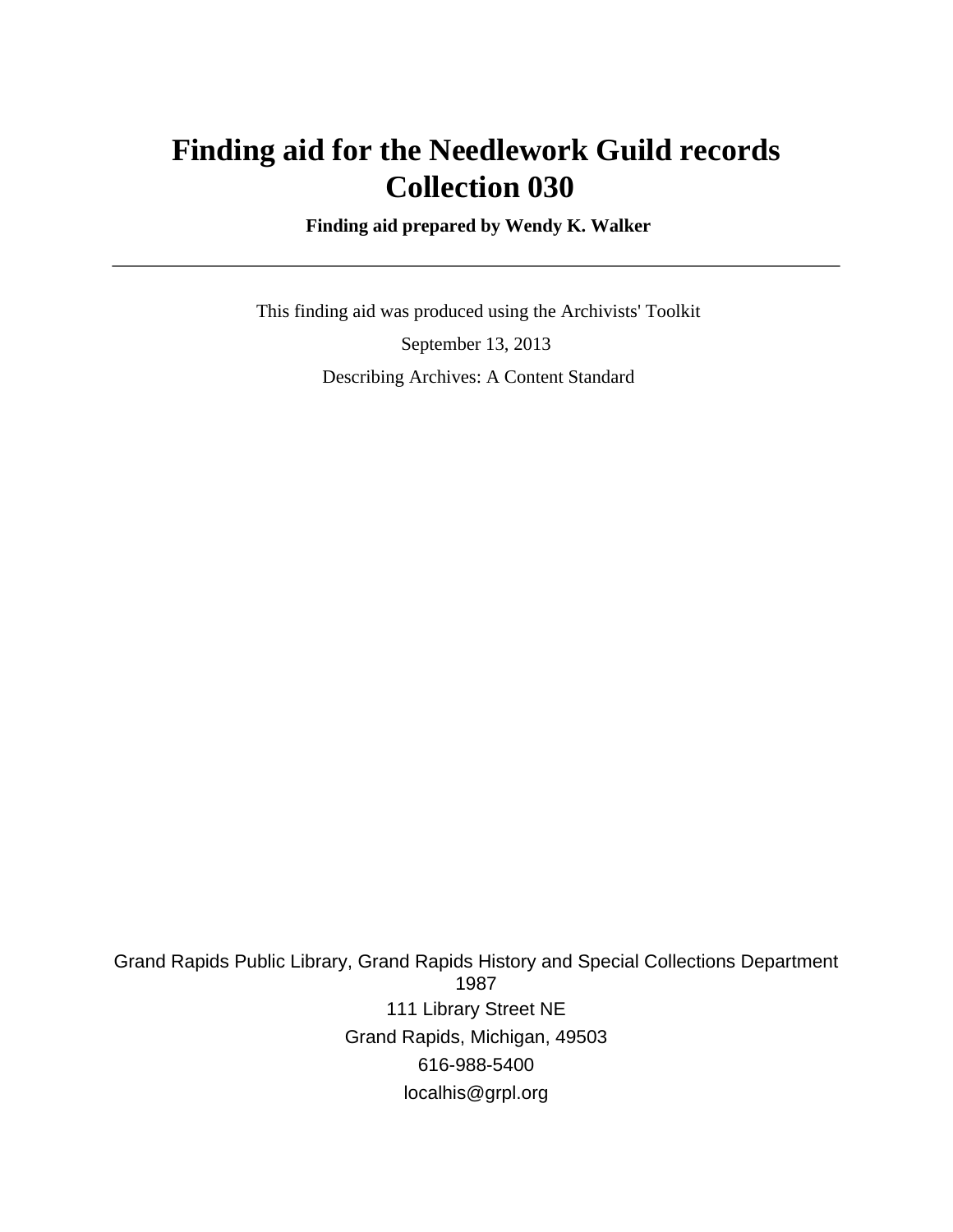## **Table of Contents**

 $\overline{\phantom{a}}$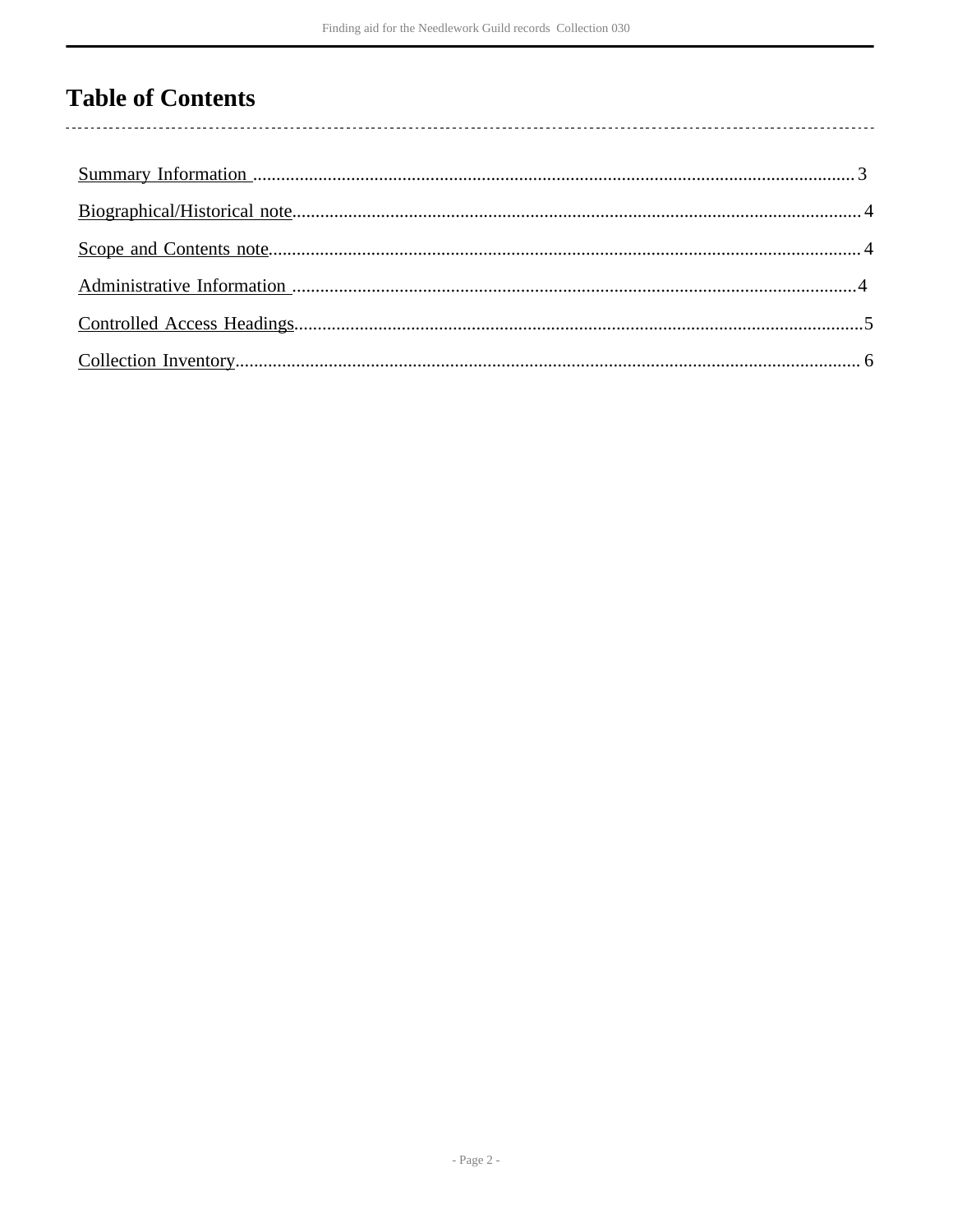# <span id="page-2-0"></span>**Summary Information**

| <b>Repository</b> | Grand Rapids Public Library, Grand Rapids History and Special<br><b>Collections Department</b>                                                                                                                                                                                                                                                          |
|-------------------|---------------------------------------------------------------------------------------------------------------------------------------------------------------------------------------------------------------------------------------------------------------------------------------------------------------------------------------------------------|
| <b>Title</b>      | Needlework Guild records                                                                                                                                                                                                                                                                                                                                |
| Date [inclusive]  | 1924-1968                                                                                                                                                                                                                                                                                                                                               |
| <b>Extent</b>     | 0.5 Linear feet One box                                                                                                                                                                                                                                                                                                                                 |
| Language          | English                                                                                                                                                                                                                                                                                                                                                 |
| <b>Abstract</b>   | The Needlework Guild of America collected and distributed clothing<br>through charitable agencies. The Grand Rapids Branch was organized in<br>1921 and disbanded in 1968. This collection includes the club's minutes<br>for most years, membership lists, reports, correspondence and a substantial<br>group of newspaper clippings from a scrapbook. |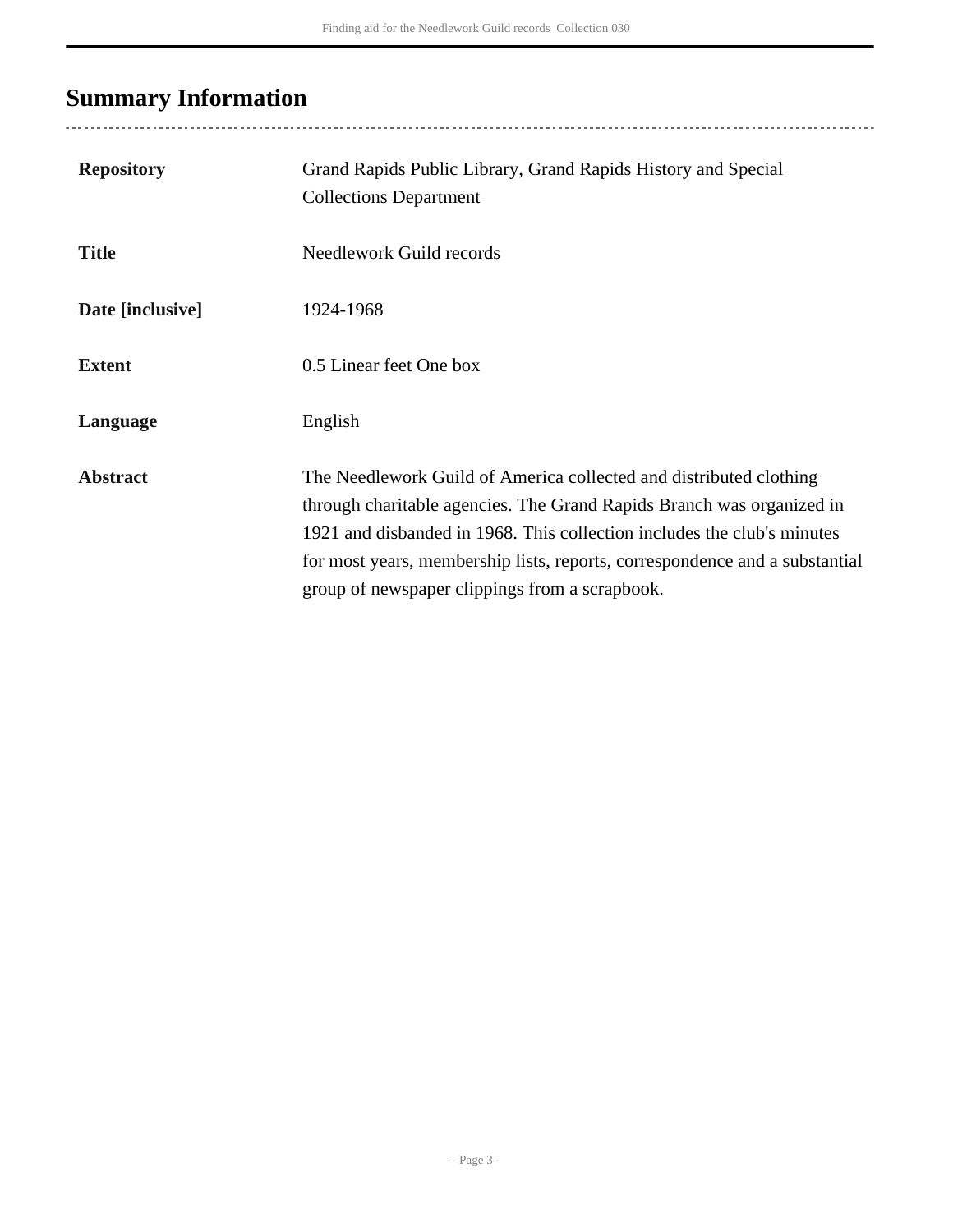### <span id="page-3-0"></span>**Biographical/Historical note**

The Grand Rapids Branch of the Needlework Guild of America was founded in 1921, as part of the national organization that had been formed in 1885. Throughout its 47 years of service to Grand Rapids and Kent County, the Guild distributed new clothing to needy persons through charitable agencies. These agencies included Mary Free Bed Guild, St. John's Children's Home, D.A. Blodgett Home for Children, the Butterworth Hospital Outpatient Clinic, Community Health Center, GR Association for the Blind, Villa Maria and Christian Youth Home. At its peak, the Guild distributed 18,000 garments per year. Membership in the Needlework Guild was open to anyone who contributed two new articles of clothing. The Guild disbanded in 1968 when members found that the operation required more effort than they could give.

### <span id="page-3-1"></span>**Scope and Contents note**

The collection contains the following series: Minutes, Record Book, Correspondence, Scrapbook and Miscellaneous. The primary aspect of the material is the nearly complete run of the Guild's minutes during its existence. Other records include membership lists, financial reports and national reports. The collection also contains a scrapbook of newspaper clippings and correspondence.

The Correspondence Series (1940, 1960-1968, n.d.) contains primarily thank you letters from agencies and individuals that the Guild assisted. It also includes a letter from the national organization when the Grand Rapids branch disbanded. The scrapbooks contain newspaper clippings concerning the Guild's activities and yearly reports of numbers of people helped and the Guild's officers. The materials were once in scrapbook form. It also contains two photographs from 1960 that appear to be of Guild members.

### <span id="page-3-2"></span>**Administrative Information**

#### **Publication Information**

Grand Rapids Public Library, Grand Rapids History and Special Collections Department 1987

#### **Immediate Source of Acquisition note**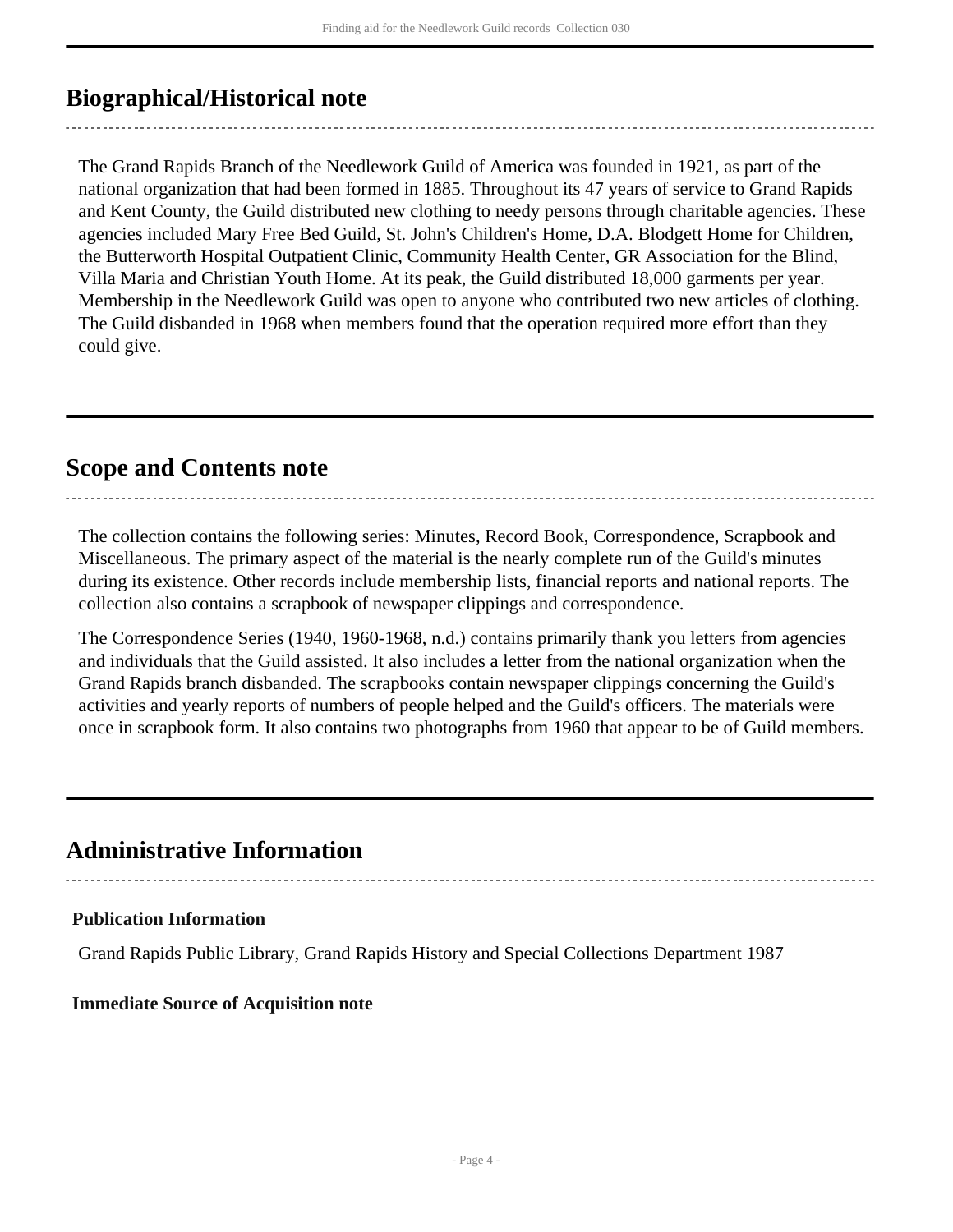## <span id="page-4-0"></span>**Controlled Access Headings**

 $\overline{\phantom{a}}$ 

#### **Corporate Name(s)**

• Needlework Guild of America. Grand Rapids Branch.

#### **Genre(s)**

• records (documents)

#### **Geographic Name(s)**

• Grand Rapids (Mich.) -- History

#### **Subject(s)**

• Charities -- Michigan -- Grand Rapids